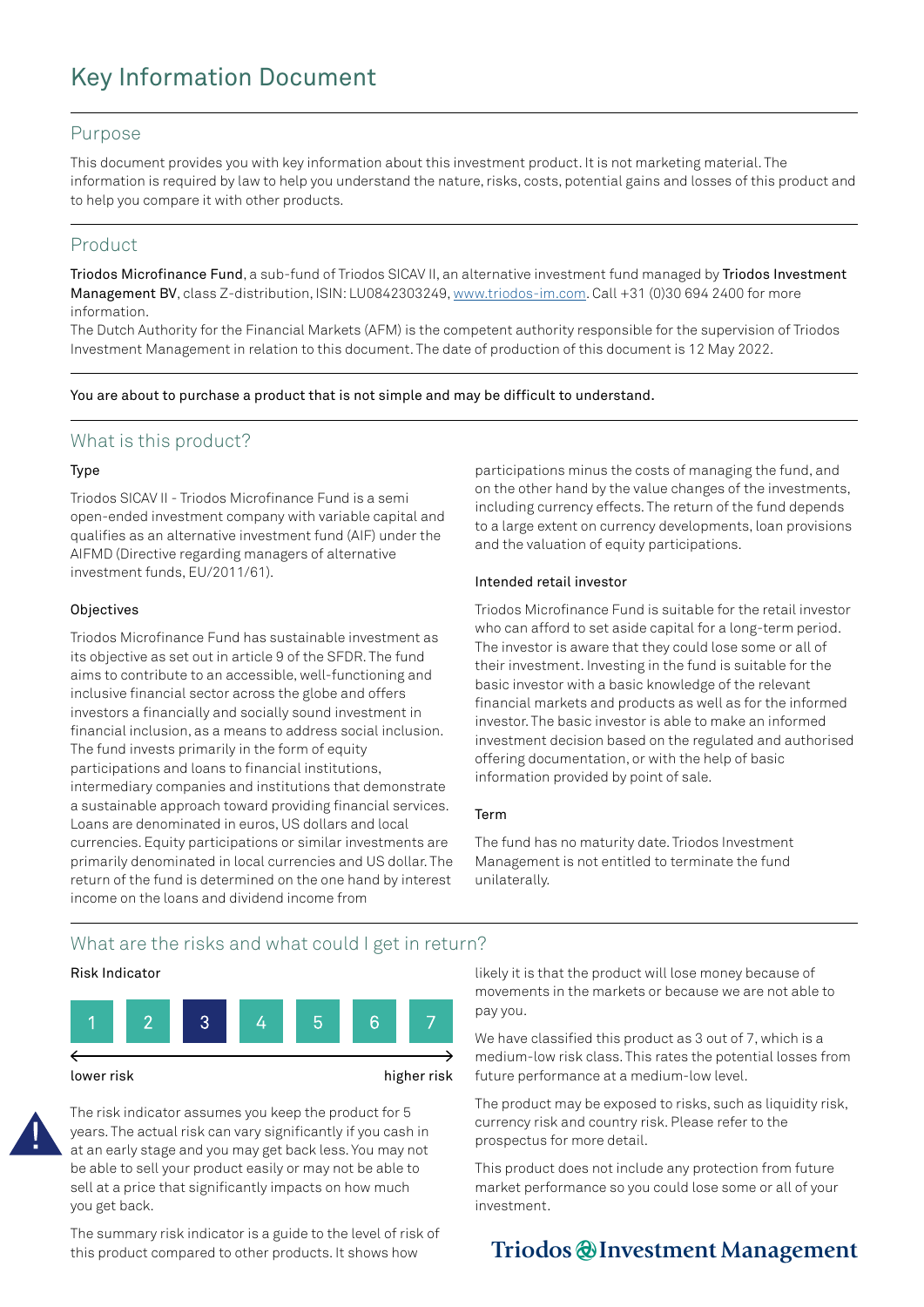### Performance Scenarios

Single Investment Paid

| Scenarios             |                                     | 1 year   | 3 years  | 5 years         |
|-----------------------|-------------------------------------|----------|----------|-----------------|
|                       |                                     |          |          | (Recommended)   |
|                       |                                     |          |          | holding period) |
| Stress scenario       | What you might get back after costs | €9,743   | € 9.143  | € 8,913         |
|                       | Average return each year            | $-2.6\%$ | $-2.9\%$ | $-2.3%$         |
| Unfavourable scenario | What you might get back after costs | €9,383   | €8,889   | €8,528          |
|                       | Average return each year            | $-6.2%$  | $-3.9%$  | $-3.1%$         |
| Moderate scenario     | What you might get back after costs | €9,966   | €9,830   | €9,697          |
|                       | Average return each year            | $-0.3%$  | $-0.6%$  | $-0.6%$         |
| Favourable scenario   | What you might get back after costs | € 10,467 | € 10,750 | € 10,903        |
|                       | Average return each year            | 4.7%     | 2.4%     | 1.7%            |
|                       |                                     |          |          |                 |

This table shows the money you could get back over the next 5 years, under different scenarios, assuming that you invest EUR 10,000.

The scenarios shown illustrate how your investment could perform. You can compare them with the scenarios of other products.

The scenarios presented are an estimate of future performance based on evidence from the past on how the value of this investment varies, and are not an exact indicator. What you get will vary depending on how the

market performs and how long you keep the investment/ product.

The stress scenario shows what you might get back in extreme market circumstances, and it does not take into account the situation where we are not able to pay you.

The figures shown include all the costs of the product itself, but may not include all the costs that you pay to your advisor or distributor. The figures do not take into account your personal tax situation, which may also affect how much you get back.

### What happens if Triodos Investment Management is unable to pay out?

As required by law and for your protection, the fund's assets are held with a separate company, a depositary, so the fund's ability to pay out would not be affected by the insolvency of Triodos Investment Management. If the fund is terminated or wound up, the assets will be liquidated and

you will receive an appropriate share of any proceeds, but you may lose part or all of your investment. Your loss would not be covered by any investor compensation or guarantee scheme.

### What are the costs?

The Reduction in Yield (RIY) shows what impact the total costs you pay will have on the investment return you might get. The total costs take into account one-off, ongoing and incidental costs.

The amounts shown here are the cumulative costs of the product itself, for three different holding periods. They include potential early exit penalties. The figures assume you invest EUR 10,000. The figures are estimates and may change in the future.

#### Cost over time

The person selling you or advising you about this product may charge you other costs. If so, this person will provide you with information about these costs, and show you the impact that all costs will have on your investment over time.

### Investment (€ 10,000)

| Scenarios                       | If you cash in<br>after 1 year | If you cash in<br>after 3 years | If you cash in<br>after 5 years |
|---------------------------------|--------------------------------|---------------------------------|---------------------------------|
| Total costs                     | € 213                          | €645                            | € 1,087                         |
| Impact on return (RIY) per year | 2.14%                          | 2.19%                           | 2.24%                           |